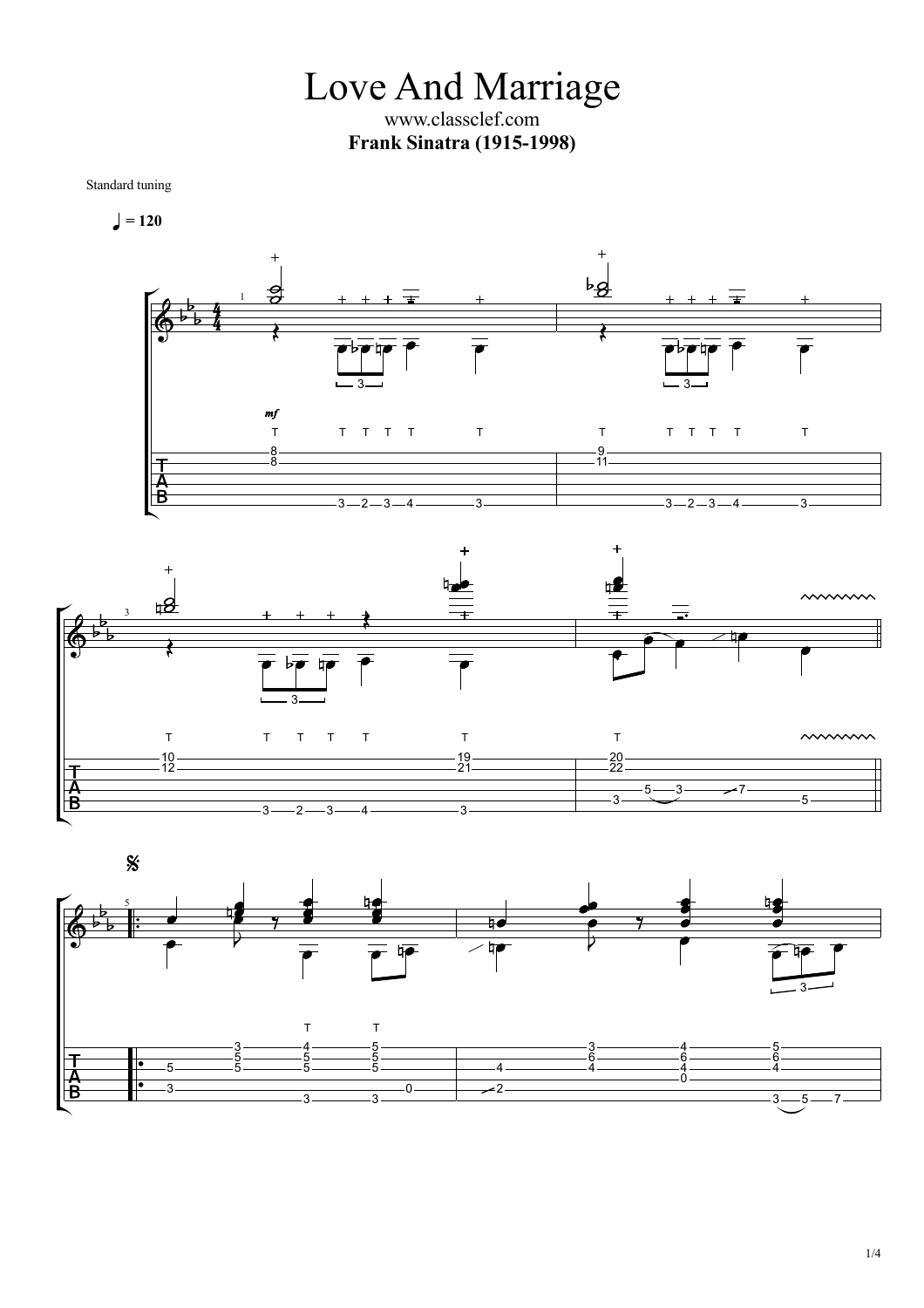

 $\frac{1}{\sqrt{1-\frac{1}{2}}\left(1-\frac{1}{2}\right)}$  $\overline{y}$  $\frac{1}{\sqrt{1-\frac{1}{2}}\sqrt{1-\frac{1}{2}}\left(\frac{1}{2}-\frac{1}{2}\right)}$  $\n *n*\n$  $12 \longrightarrow$  $10 - 8 - 3 \frac{3}{2}$  and  $\frac{3}{2}$  and  $\frac{3}{2}$  and  $\frac{3}{2}$  and  $\frac{3}{2}$  and  $\frac{3}{2}$  and  $\frac{3}{2}$  and  $\frac{3}{2}$  and  $\frac{3}{2}$  and  $\frac{3}{2}$  and  $\frac{3}{2}$  and  $\frac{3}{2}$  and  $\frac{3}{2}$  and  $\frac{3}{2}$  and  $\frac{3}{2}$  and  $\frac{3}{2}$  a  $\underline{4}$   $\underline{0}$   $\underline{0}$  $\overline{0}$   $\overline{\phantom{0}}$   $\overline{0}$   $\overline{\phantom{0}}$   $\overline{0}$   $\overline{\phantom{0}}$   $\overline{0}$   $\overline{\phantom{0}}$   $\overline{0}$   $\overline{\phantom{0}}$   $\overline{0}$   $\overline{\phantom{0}}$   $\overline{0}$   $\overline{\phantom{0}}$   $\overline{0}$   $\overline{\phantom{0}}$   $\overline{0}$   $\overline{\phantom{0}}$   $\overline{0}$   $\overline{\phantom{0}}$   $\overline{0}$   $\$  — 7- $7 \longrightarrow$  9 9 7 7  $\underline{5}$  ——————— 4 2 <u>3 — 3—</u> X X X  $\underline{5}$  ——————— <u>2 — 2—</u>  $\bar{2}$  —  $\bar{3}$ —  $8 \longrightarrow 7 \frac{3}{ }$   $\frac{2}{ }$   $\frac{3}{ }$   $\frac{2}{ }$   $\frac{2}{ }$   $\frac{2}{ }$   $\frac{2}{ }$   $\frac{2}{ }$   $\frac{2}{ }$   $\frac{2}{ }$   $\frac{2}{ }$   $\frac{2}{ }$   $\frac{2}{ }$   $\frac{2}{ }$   $\frac{2}{ }$   $\frac{2}{ }$   $\frac{2}{ }$   $\frac{2}{ }$   $\frac{2}{ }$   $\frac{2}{ }$   $\frac{2}{ }$   $\frac{2}{ }$   $\frac{2}{ }$   $\frac{2}{ }$   $\frac{2$  $\begin{array}{c} \hline \rule{0.3cm}{0.15cm} 0 \end{array}$ 





Da Coda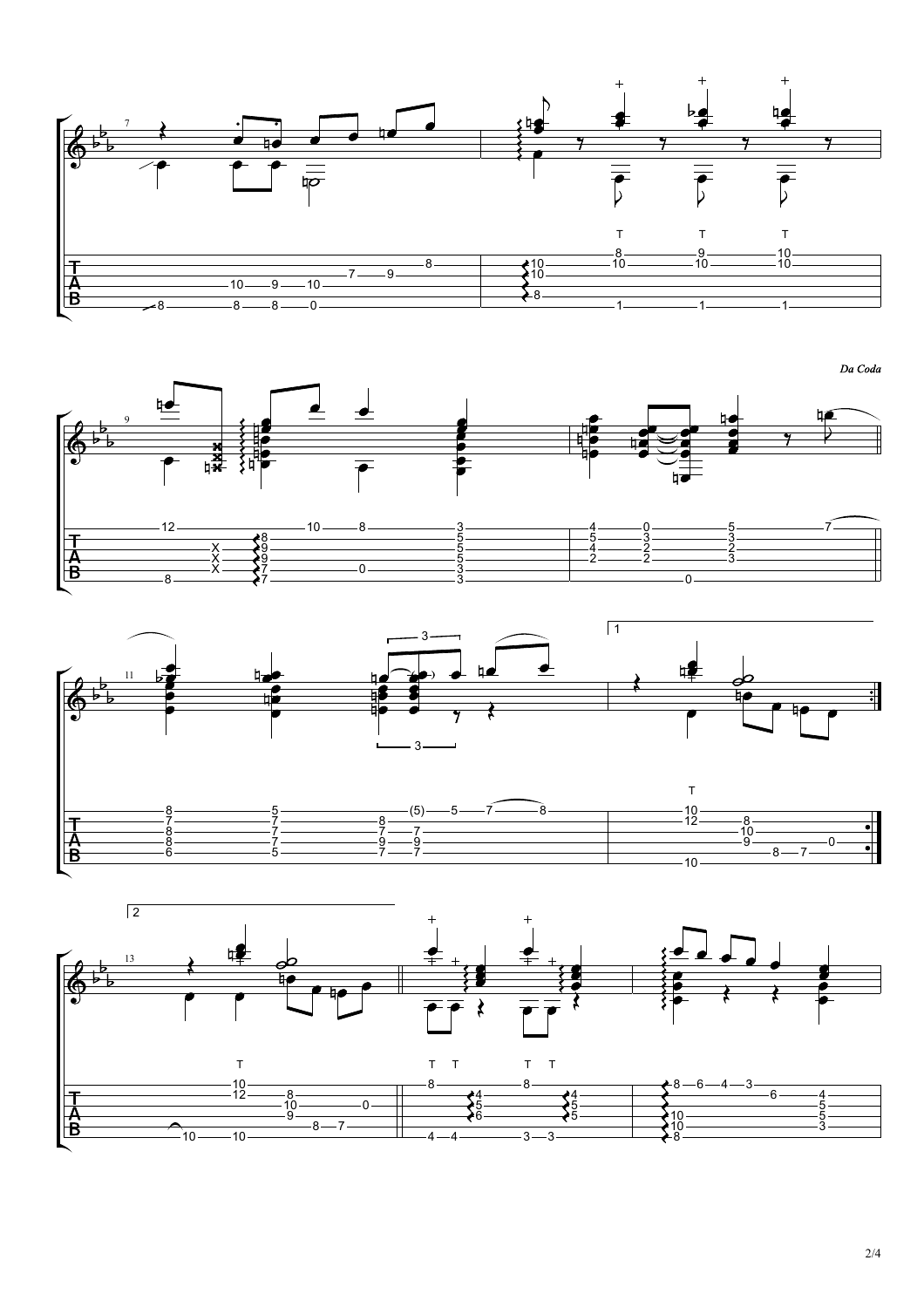

D.S. al Coda